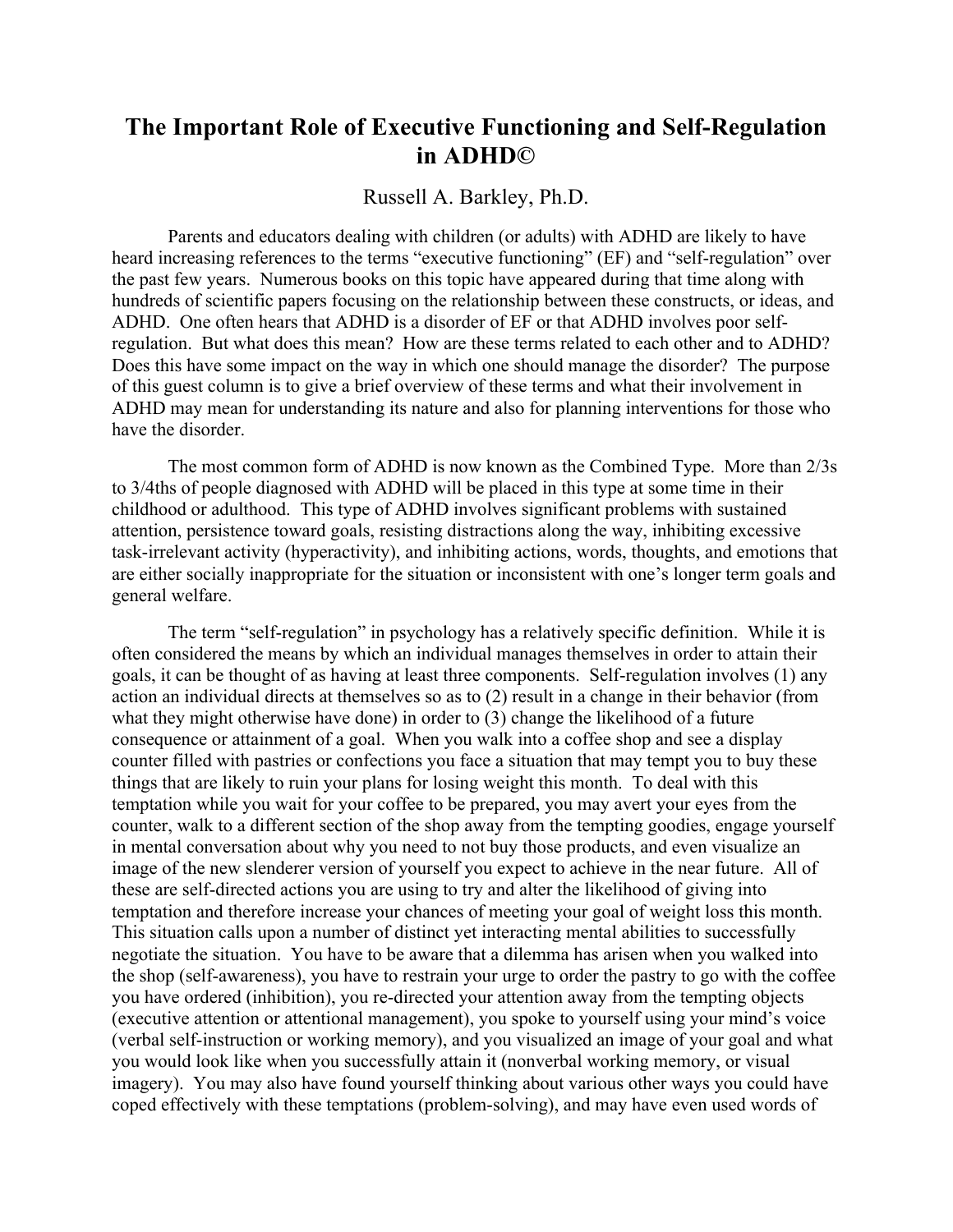encouragement toward yourself to enhance the likelihood that you would follow your plan (selfmotivation). These and other mental activities are usually included in the modern understanding of human self-regulation.

Since the late 1970s, clinical researchers such as Virginia Douglas, Ph.D. (then working at McGill University), who were studying ADHD have asserted that the disorder likely involves a serious deficiency in the capacity for self-regulation. Why? Because they had already begun documenting through various measures that ADHD was associated with deficits in inhibition, managing one's attention, self-directed speech and rule-following, self-motivation, and eventually even self-awareness. If ADHD involves difficulties in these faculties and these are the human mental abilities that are involved in our regulating our own behavior, then logically ADHD ought to be a disorder of self-regulation. Since then, research has continued to affirm the involvement of deficits in these and other mental abilities that are essential for effective selfregulation in people with ADHD resulting in a tacit acceptance of the idea that ADHD is actually SRDD (self-regulation deficit disorder). While the official name for the disorder will not be changed anytime soon in the official manual that grants names to mental disorders, it is important that people understand this equivalence of ADHD with self-regulation deficits.

Also over the past 30 years, clinical researchers such as myself and many others studying ADHD have increasingly documented deficits on tests and other measures of EF. How do the above ideas about self-regulation problems in ADHD link up with these findings and the term EF itself? To understand this relationship, one has to have a clear definition of EF. Unfortunately, there is no consensus at this time on the meaning of the term EF, despite it being used prolifically in journal articles, presentations, and books about ADHD. A commonly used definition in the field of ADHD has been to refer to EF as "those neuropsychological processes needed to sustain problem-solving toward a goal." Now we can begin to see a potential relationship between EF and self-regulation, because they share a similar if not identical definition. Both involve goal-directed, future-oriented actions. Both involve sustaining actions over time to achieve one's goals. And both include problem-solving as part of those goaldirected actions. Moreover, when we look at a list of the mental processes most often listed as being part of the notion of EF, they include: inhibition, resistance to distraction, self-awareness, working memory, emotional self-control, and even self-motivation. These are the very mental abilities that were already identified as being essential to self-regulation. Initially in 1994, and later in 1997 in a book on ADHD, I argued for just this linkage or relationship between EF and self-regulation. Indeed, I stipulated that each executive function can be considered to be a type or special form of self-regulation – a specific class to actions that people direct at themselves to change their behavior so as to alter a future consequence or likelihood of attaining a goal. In short, an EF is a specific type of action you are directing at yourself for purposes of selfregulation. We can therefore take each EF that researchers have identified and redefine it as a type of self-direct action. Inhibition becomes self-restraint, self-awareness is self-directed attention, verbal working memory is self-speech (talking to yourself, usually using your mind's voice), nonverbal working memory is seeing to yourself, or using visual imagery along with other forms of self-directed sensing (rehearing previous conversations to yourself, re-perceiving odors you previously smelled or flavors you previously tasted, etc.). And problem-solving could be thought of as self-directed play (taking apart and recombining things or ideas to create novel re-arrangements). By adulthood, all of these are largely invisible to others, or mental in form, such that the person engages in them privately, to themselves, in their mind (brain). Working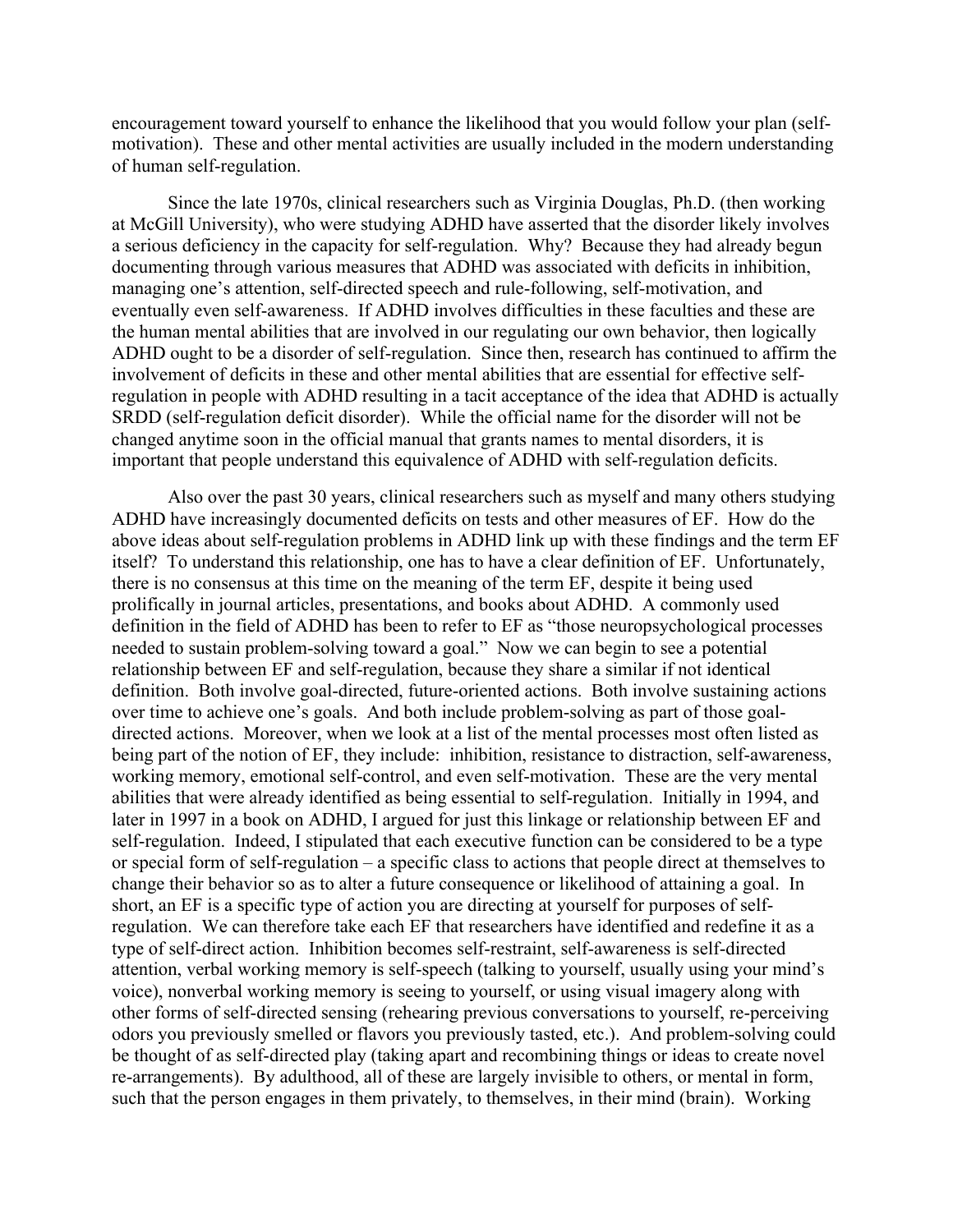memory and problem-solving in fact are the ways people typically mentally represent and manipulate information that is being held in our mind (using images and words). In short, we use the various EFs for self-regulation to attain goals (alter future consequences):  $EF = SR$ . Now we can see that if ADHD is SRDD then SRDD is also EFDD. They are just interchangeable names for the same set of problems. People with ADHD have great difficulties with using their EFs for purposes of self-regulation and attaining their goals.

We can now understand that ADHD involves more than just the obvious symptoms of inattention/distractibility and impulsivity/hyperactivity, as listed in the *Diagnostic and Statistical Manual for Mental Disorders, 4th Edition* (DSM-IV). It is now obvious that the underlying psychological difficulties that are giving rise to these symptoms involve deficits in all of the major EFs, and each of these EFs is a type of self-regulation – a special form of self-directed action. ADHD therefore involves deficits in self-restraint, self-awareness, self-speech, selfsensing and imagery, self-control of emotion, self-motivation, and self-directed play for problem-solving. Because these difficulties are more likely to be delays in the development of these important mental abilities, and not absolute losses of these abilities as might occur after a severe brain injury, what distinguishes someone with ADHD from someone without it is that they appear to be less mature (are age-inappropriate) in their ability to engage in self-regulation (EF) toward specific goals and the future more generally. If one is to help someone with ADHD, they must be helped to either overcome these delays or at least compensate for them (make accommodations to them) if they are to be more effective or successful in managing themselves, getting to their tasks and goals, and preparing for their future more generally.

Disorders of EF or self-regulation, like ADHD, pose great consternation for the mental health and educational arenas of service because they create disorders mainly of performance rather than of knowledge or skills. Mental health and education professionals are more expert at conveying knowledge – how to change; far fewer are expert in ways to engineer environments to facilitate performance – where and when to change. At the core of such problems is the vexing issue of just how one gets people to behave in ways that they know may be good for them yet which they seem unlikely, unable, or unwilling to perform. Conveying more knowledge does not prove as helpful as altering the parameters associated with the performance of that behavior at its appropriate point of performance. Coupled with this is the realization that such changes in behavior are likely to be maintained only so long as those environmental adjustments or accommodations are as well. To expect otherwise would seem to approach the treatment of EF deficits with outdated or misguided assumptions about the essential nature of EF and its impairments.

Some of the principles of EF deficit management that arise from this view of ADHD as a disorder of self-regulation (EF) are:

1. If the process of regulating behavior by internally represented forms of information (working memory or the internalization of behavior) is impaired or delayed in those with EF deficits, then they will be best assisted by "externalizing" those forms of information; the provision of physical representations of that information will be needed in the setting at the point of performance. Since covert or private information is weak as a source of stimulus control, making that information overt and public may assist with strengthening control of behavior by that information.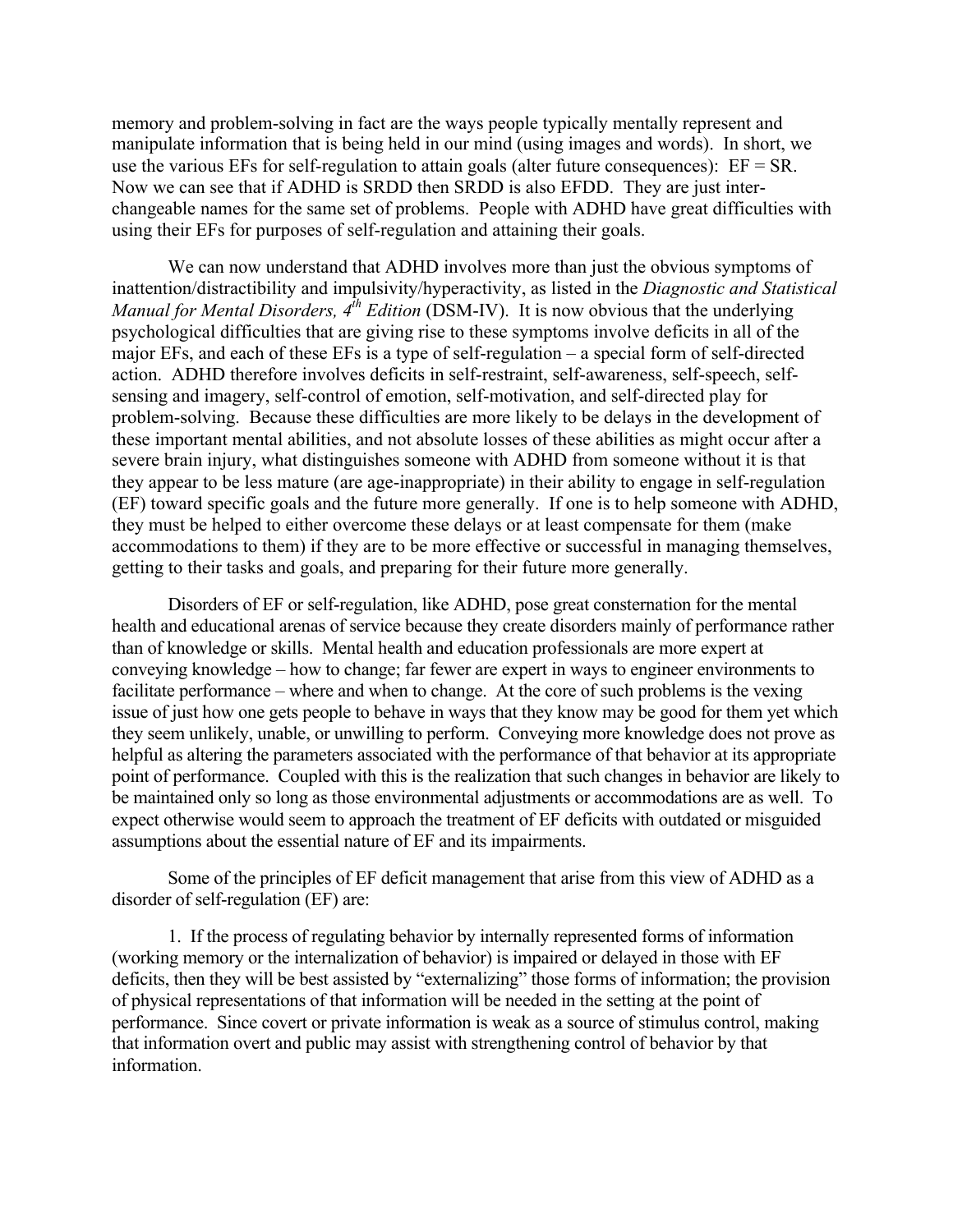2. The organization of the individual's behavior both within and across time is one of the ultimate disabilities rendered by the disorder. EF deficits create problems with time, timing, and timeliness of behavior such that they are to time what nearsightedness is to spatial vision; they create a temporal myopia in which the individual's behavior is governed even more than normal by events close to or within the temporal now and immediate context rather than by internal information that pertains to longer term, future events. This helps to understand why adults with EF deficits make the decisions they do, short-sighted as they seem to be to others around them. If one has little regard for future events, than much of one's behavior will be aimed at maximizing the immediate rewards and escaping from immediate hardships or aversive circumstances without concern for the delayed consequences of those actions. Those with deficient EF could be expected to be assisted by making time itself more externally represented, by reducing or eliminating gaps in time among the components of a behavioral contingency (event, response, outcome), and by serving to bridge such temporal gaps related to future events with the assistance of caregivers and others.

3. Given that the model hypothesizes a deficit in internally generated and represented forms of motivation that are needed to drive goal-directed behavior, those with EF deficits will require the provision of externalized sources of motivation. For instance, the provision of artificial rewards, such as tokens, may be needed throughout the performance of a task or other goal-directed behavior when there is otherwise little or no such immediate consequences associated with that performance. Such artificial reward programs become for the person with EF deficits what prosthetic devices such as mechanical limbs are to the physically disabled, allowing them to perform more effectively in some tasks and settings with which they otherwise would have considerable difficulty. The motivational disability created by EF deficits makes such motivational prostheses nearly essential for most children deficient in EF and can be useful with adults having EF deficits as well.

Related to this idea of motivational deficits accompanying EF disorders is the literature on self-regulatory strength and the resource pool of effort (willpower) that are associated with activities of SR. There is an abundant literature on this topic that has been overlooked by neuropsychologists studying EF yet it has a direct bearing on EF given that EF is viewed as SR here. Research indicates that each implementation of SR (and hence EF) across all types of SR (working memory, inhibition, planning, reasoning, problem-solving, etc.) depletes this limited resource pool temporarily such that protracted SR may greatly deplete the available pool of effort. This results in an individual being less capable of SR in subsequent situations or immediately succeeding time periods and thus more likely to experience problems or fail outright in their efforts at SR and resistance to immediate gratification. Such temporary depletions may be further exacerbated by stress, alcohol or other drug use, illness, or even low levels of blood glucose. Research also indicates what factors may serve to more rapidly replenish the resource pool such as routine physical exercise, taking 10 minute breaks periodically during SR strenuous situations, relaxing or meditating for at least 3 minutes after such SR exerting activities, visualizing the rewards or outcomes while involved in EF/SR tasks, arranging for periodic small rewards throughout the tasks or SR-demanding settings, engaging in self-affirming statements of self-efficacy prior to and during such tasks, experiencing positive emotions, and consuming glucose rich beverages during the task. Some research further suggests that the actual capacity of the resource pool may be boosted by routine physical exercise and by routine practicing tasks involving self-regulation daily for two weeks. From the extended phenotype view of EF as SR, these findings from the psychological literature on SR are directly pertinent to EF and its disorders.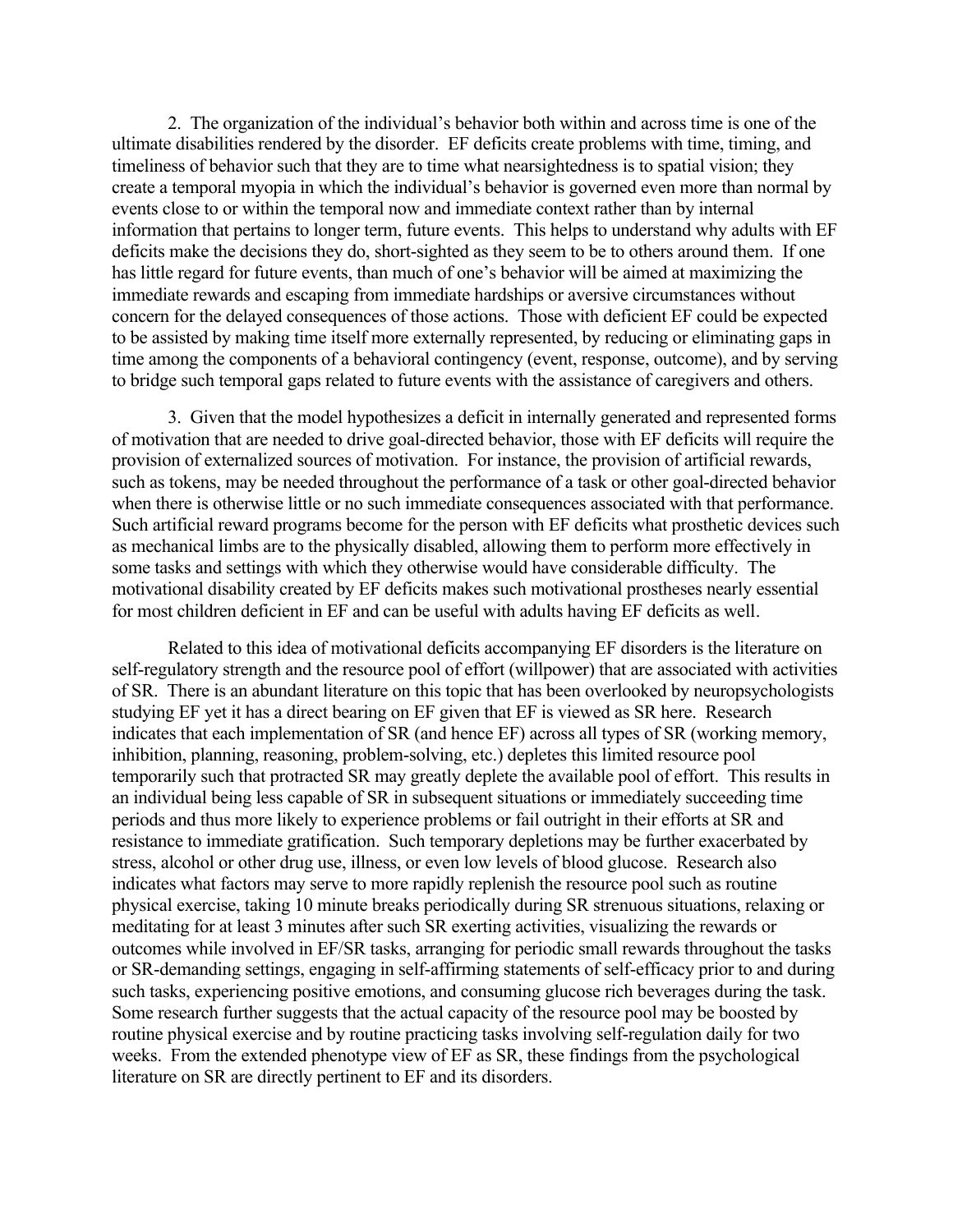4. Given the above listed considerations, clinicians should likely reject most approaches to intervention for people with EF deficits that do not involve helping patients with an active intervention at the point of performance. The point of performance is that place and time in the natural setting of the person's life where they are failing to use what they know – they are failing to engage effectively in EF (self-regulation). Once per week counseling without efforts to insert accommodations at key points of performance in natural settings is unlikely to succeed with the patient with deficient EF. This is not to say that extensive training or retraining at the instrumental level of EF, as with working memory training, may not have some short-term benefits. Such practice has been shown to increase the likelihood of using EF/SR and of boosting the SR resource pool capacity in normal individuals.

Yet another implication for the management of EF deficits from the self-regulation perspective is that only a treatment that can result in improvement or normalization of the underlying neurological and even genetic substrates of EF is likely to result in an improvement or normalization of the deficits. To date, the only treatment that exists that has any hope of achieving this end is medication, such as stimulants or the non-stimulants like atomoxetine or guanfacine XR, that improve or normalize the neural substrates in the prefrontal regions and related networks that likely underlie these deficits. Evidence to date suggests that this improvement or normalization in EF may occur as a temporary consequence of active treatment with stimulant medication, yet only during the time course the medication remains within the brain. For instance, research shows that clinical improvement in behavior occurs in as many as 75–92% of those with ADHD and results in normalization of behavior in approximately 50–60% of these cases, on average. The model of EF developed here, then, implies that medication is not only a useful treatment approach for the management of certain EF deficits but may be a predominant treatment approach among those treatments currently available because it is the only treatment known to date to produce such improvement/normalization rates, albeit temporarily.

It also can be reasoned that if EF deficits result in the under-control of behavior by internally represented forms of information (EFs), then that information needs to get "externalized" as much as possible, whenever feasible, at critical points of performance in the natural setting. To "externalize" information is to make it physical outside of the individual. The internal forms of information generated by the executive system, if they have been generated at all, appear to be extraordinarily weak in their ability to control and sustain the behavior of those with EF deficits that impair behavior toward the future. Self-directed visual imagery, audition, and the other covert re-sensing activities that form nonverbal working memory as well as covert self-speech, if they are functional at all at certain times and contexts, are not yielding up information of sufficient power to control behavior in this disorder. That behavior is remaining largely under the control of the salient aspects of the immediate context. The solution to this problem is not to nag those with EF difficulties to simply try harder or to remember what they are supposed to be working on or toward. It is instead to take charge of that immediate context and fill it with forms of physical cues comparable to their internal counterparts that are proving so ineffective. In a sense, clinicians treating those with EF deficits must beat the environment at its own game. Sources of high-appealing distracters that may serve to subvert, pervert, or disrupt task-directed mentally represented information and the behavior it is guiding should be minimized whenever possible. In their place should be cues, prompts, and other forms of information that are just as salient and appealing yet are directly associated with or are an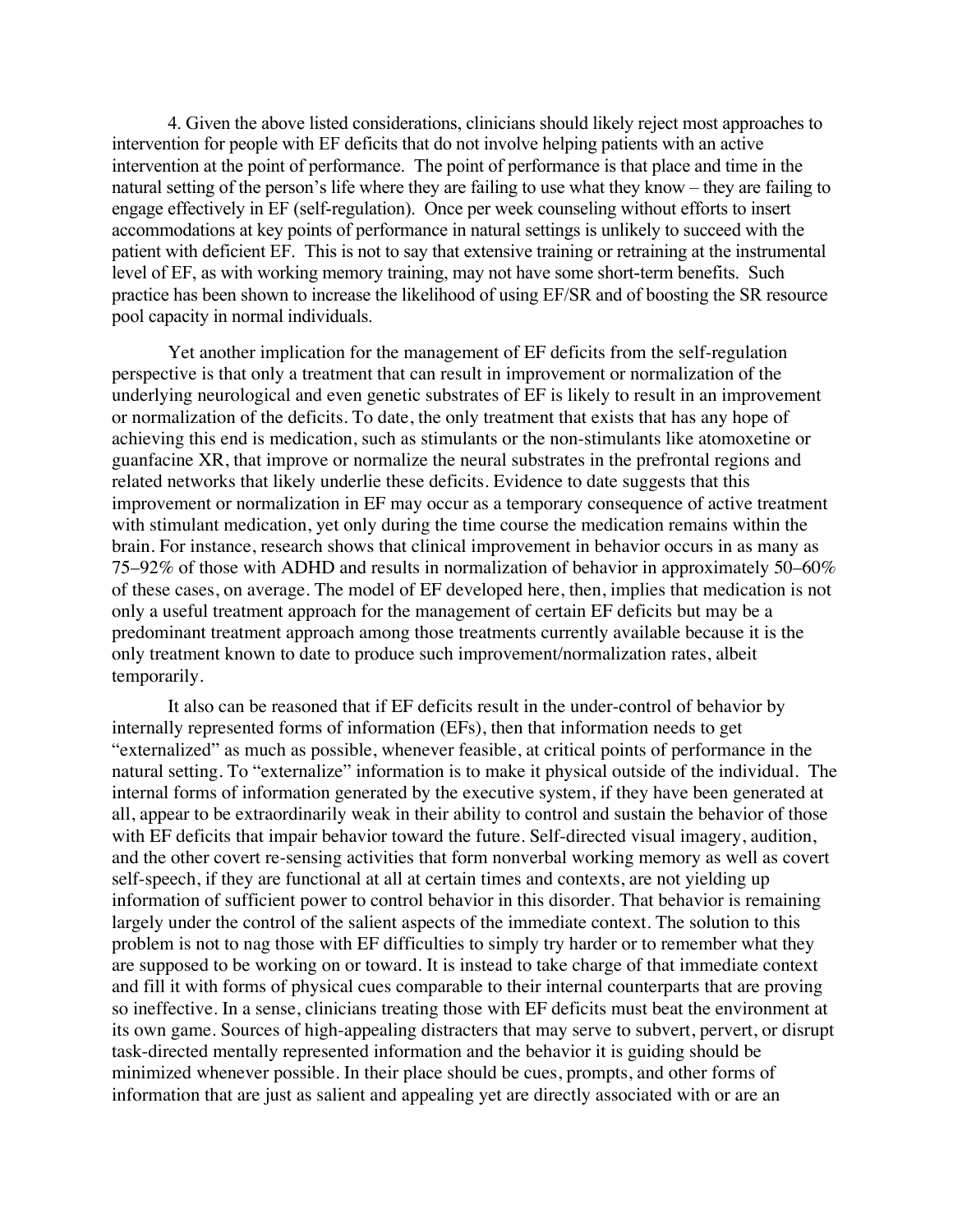inherent part of the task to be accomplished. Such externalized information serves to cue the individual to do what they know.

If the rules that are understood to be operating during educational or occupational activities, for instance, do not seem to be controlling the person's behavior, they should be externalized. The rules can be externalized by posting signs about the school or work environment that are related to these rules and having the adult frequently refer to them. Having the adult verbally self-state these rules aloud before and during these individual work performances may also be helpful. One can also tape-record these reminders on a digital recorder that the child or adult listens to through an earphone while working. It is not the intention of this column to articulate the details of the many treatments that can be designed from this model. That is done in my other books. All I wish to do here is simply show the principle that underlies them – put external information around the person and within their sensory fields that may serve to better guide their behavior in more appropriate activities. With the knowledge this model provides and a little ingenuity, many of these forms of internally represented information can be externalized for better management of the child or adult with EF deficits, as seen in ADHD for instance.

Chief among these internally represented forms of information that either need to be externalized or removed entirely from the tasks is that related to time. As stated earlier, time and the future are the enemies of people with EF difficulties when it comes to task accomplishment or performance toward a goal. An obvious solution, then, is to reduce or eliminate these problematic elements of a task when feasible. For instance, rather than assign a behavioral contingency that has large temporal gaps among its elements to someone with and EF disorder, those temporal gaps should be reduced whenever possible. In other words, the elements should be made more contiguous. Rather than tell them that a project must be done over the next month, assist them with doing a step a day toward that eventual goal so that when the deadline arrives, the work has been done but done in small daily work periods with immediate feedback and incentives for doing so.

Yet there is a major caveat to all these implications for externalizing forms of internally represented information. This caveat stems from the component of the model that deals with selfregulation of motivation (and arousal): No matter how much clinicians, educators, and caregivers externalize prompts, cues, and other signals of the internalized forms of information by which they desire the person with EF deficits to be guided (stimuli, events, rules, images, sounds, etc.), it is likely to prove only partially successful. Even then it will prove only temporarily so. Internal sources of motivation must be augmented with more powerful external forms as well. It is not simply the internally represented information that is weak in those with EF disorders. It is the internally generated sources of motivation associated with them that are weak as well. Those sources of motivation are critical to driving goal-directed behavior toward tasks, the future, and the intended outcome in the absence of external motivation in the immediate context. Addressing one form of internalized information without addressing the other is a sure recipe for ineffectual treatment. Anyone wishing to treat those with deficits in EF has to understand that sources of motivation must also be externalized in those contexts in which tasks are to be performed, rules followed, and goals accomplished. Complaining to these individuals about their lack of motivation (laziness), drive, will power, or self-discipline will not suffice to correct the problem. Pulling back from assisting them to let the natural consequences occur, as if this will teach them a lesson that will correct their behavior, is likewise a recipe for disaster. Instead, artificial means